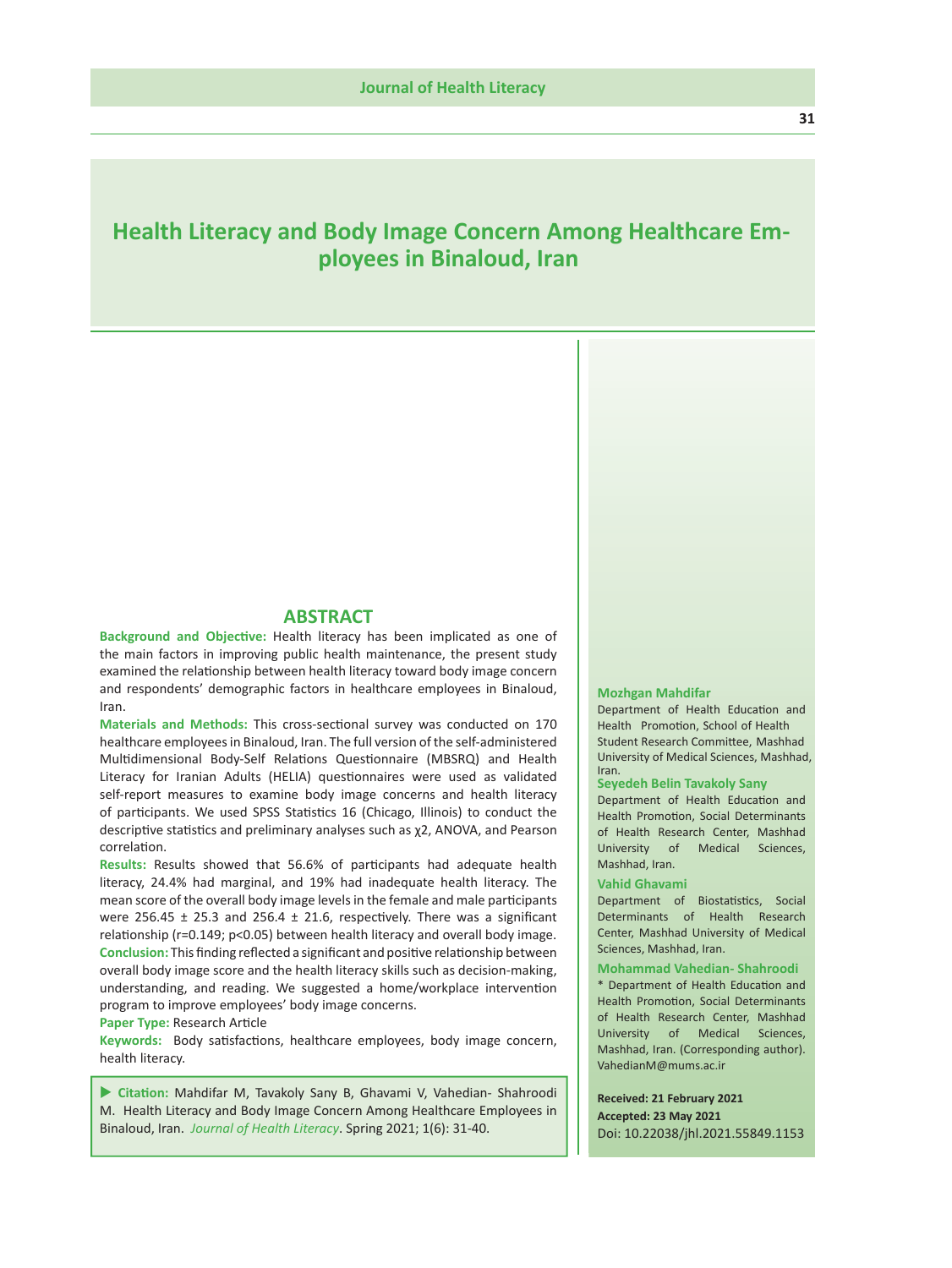### **Introduction**

In recent public health systems, negative body image is considered as the main concern because it is related to more negative outcomes, such as depression, low self-esteem, eating disorders, steroid abuse, emotional distress, appearance rumination, exercise disorders, and unnecessary cosmetic surgery (1, 2). Several studies reported that 40% of men and 56% of women were dissatisfied with their overall appearance. Therefore, body image concern may have recognized as a 'normative' experience for many men and women. Although, several factors may have led to body image concern, including illness-related factors and structural barriers, a focus of global studies has been on the expository models or theories that rely on to describe reasons for ill-health and public health maintenance (2, 3).

 Health literacy has been implicated as one of the main factors in improving public health maintenance, especially among the adult population (4). The world health organization coined the term health literacy to refer to the "degree to which an individual has the capacity to obtain, communicate, process, and understand basic health information and services in order to make appropriate health decisions" (5, 6). Therefore, health literacy is the social and mental skills, estimating the individuals' ability and motivation for understanding, using, and reaching information to make appropriate decisions in ways that maintain and promote good health (7- 10). Several studies indicated that higher health literacy skills and ability among the general public is associated with positive health indicators and health behaviors including regularly engaging in healthy dieting habits and physical activity (7, 11, 12). Additionally, education programs based on health literacy may improve mental and physical aspects of unhealthy behavior or

health disorders, coping abilities, quality of life, motivation, and physical status, and furthermore, reduce emotional distress, mood disorders, and anxiety (12, 13). In contrast, inadequate health literacy among adult population is associated with several negative health behaviors including alcohol use, smoking, and lower family affluence (8, 14, 15). A few surveys have been conducted related to the association between obesity and body image concern in adult population and their health literacy level (16-18). While some research reported that inadequate health literacy in adults was significantly associated with increased obesity and body mass index (BMI), another research indicated an insignificant association between health literacy and adult' BMI or body image concern (5, 9, 19). Therefore, the linkage between symptoms of body image concern and health literacy among the adult population remains unexplored.

It was evidenced that, body image in terms of perceived weight is the main stimulate for healthy dieting habits and physical activity (8, 19). Likewise, several studies reported that fewer social comparisons, less internalization of societal ideals, and higher self-esteem all predict higher positive body image and body satisfaction (6, 8, 20). Given the increasing options and complexity of negative body image and body satisfaction, especially in the employee population which require more involvement of men and women population in health decision-making, health literacy could help us to achieve appreciate weight management and control (21, 22). Despite the importance of health literacy, there is no previous study has assessed the association between health literacy and body image concern, and we found no study in this area from Iran. This is the main oversight, given that body image concern and body dissatisfaction are now affect a majority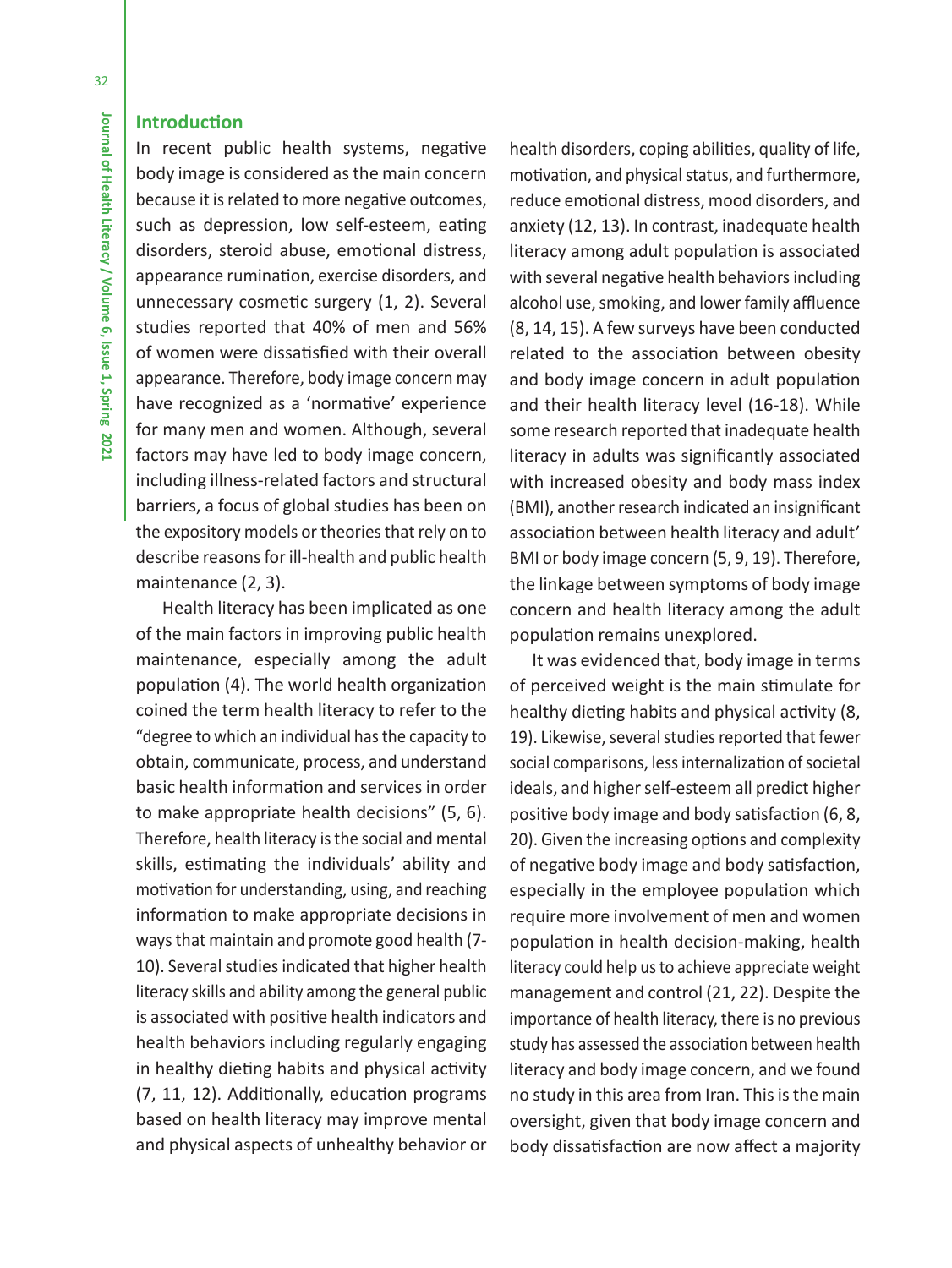÷

33

of adults in world and given the fact that body image concern is recognized as a 'normative' experience. Therefore, the primary aim of this study was to examine the relationship between health literacy toward body image concern and respondents' demographic factors in healthcare employees in Binulaod, Iran.

# **Material and Methods Study design and participants**

This cross-sectional survey was conducted in Binaloud, Iran from July 2020 to August 2020. The study sample consisted of all employees working in healthcare centers. Binalood is a new city that is located 50 km southwest of Mashhad in Khorasan Razavi province.

In the present study, according to the information available in the study of Pasdaran et al. regarding physical activity in female employees of Kermanshah University of Medical Sciences, and taking into account the accuracy of 0.68 (d) and the standard deviation of 4.31, the first type error of 0.05 and considering 10 % of sample loss, 170 people determined based on the following formula.

The target population includes all employees working in healthcare centers of Binaloud who met inclusion criteria. Participants were eligible if they worked in healthcare centers of Binaloud, had a history of physical health, and could speak and read their Persian language. Participants were excluded if they: (a) unwilling to participate; (b) had suffered mental disturbance, chronic disease (including diabetes and cardiovascular diseases), visual impairment, and upper limb disability because participants with different types of disease and disability need different education programs based on their physical and mental condition. Therefore, these populations were excluded from this study and we only included women with health who met inclusion criteria.

We asked all eligible participants to complete a written informed consent form and all questionnaires consisting of self-report items designed to study variables. In each interview, all women and men were asked about their socio-demographic characteristics (age, gender, marital status, income, number of children, and education level) to fill out the questionnaire. In addition, their weight, height, and body mass index (BMI) were measured.

Overall, 170 employees were eligible to attend this study. This sample size was sufficient to the achieve target of this study at a confidence level of 95 % with an accuracy rate of 3.0% for women and 2% for men. The Ethics Committee of Mashhad University of Medical Science approved the study. Prior to completing the questionnaires, we informed all eligible participants about the details and target of the study. All participants signed a consent form and completed all questionnaires. Likewise, social and demographic variables included age, gender, marital status, income, number of children, and education level were asked by the authors during the first meeting. Further, we estimated participant's body mass index (BMI) based on their weight and height. BMI were categorized into four groups: underweight (BMI<18.5 kg/m2), normal persons (18.5 to 24.9 kg/m2), overweight persons (25.0 and 29.9 kg/ m2), and obese (BMI ≥30.0 kg/m2)(2). **Instruments**

**Body Image:** The full version of the selfadministered Multidimensional Body-Self Relations Questionnaire (MBSRQ) was used as the validated self-report measure to examine body image concerns. This includes 69-item and ten subscales (appearance evaluation and orientation, fitness evaluation and orientation, health evaluation and orientation, illness orientation, the body areas satisfaction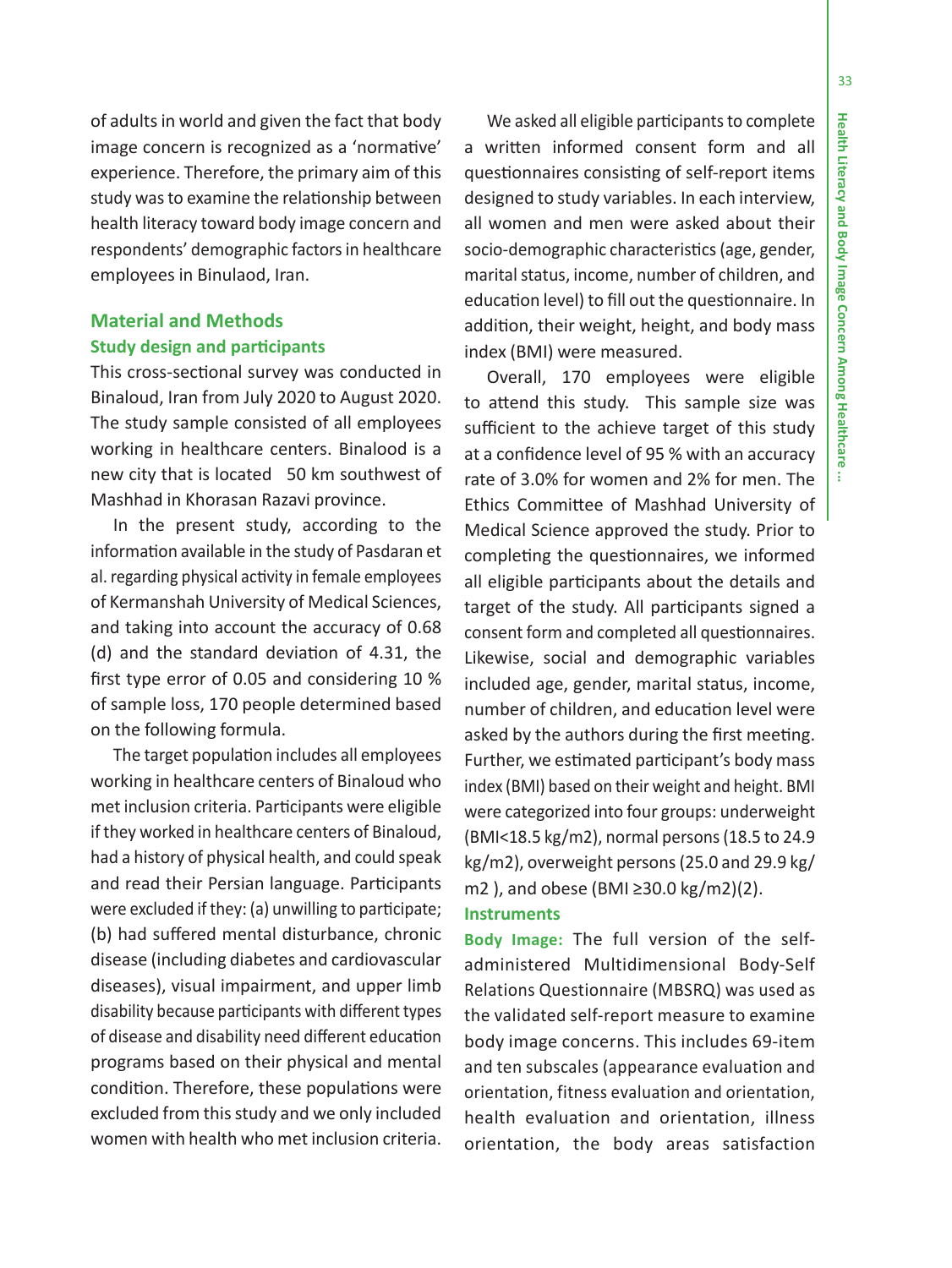scale, the self-classified weight scale, and the overweight preoccupation scale). We used International Guidelines for Cross-Cultural Adaptation (CCA) to translate items into Persian. We tasted content validity ratio (CVR), content validity index (CVI) and internal consistency. The CVR, CVI, and overall Cronbach's alpha of the questionnaire was 0.87,0.89, and 0.87, which were acceptable in this study. Each item was scored on a 5-point Likert scale ranging from "definitely disagree" to "definitely agree". The final score is 69, with a range of 69 to 345, in which a score of 69 shows a lack of dissatisfaction or concern and higher scores show more concern or dissatisfaction with their body image.

**2.2.2. Health Literacy for Iranian Adults (HELIA):**  in this study, Health Literacy for Iranian Adults (HELIA) questionnaire (23) was used to examine the Health literacy of participants. Iranian sociocultural characteristics prepared and approved this questionnaire to estimate health literacy among the Iranian population aged 18 to 65 years (19). The core conceptual framework in HELIA include the ability to understand health information (understanding), the ability to examine and evaluate the health information (appraisal), use the information to make a decision (apply or use health-related information), the concept comprised the ability to obtain health information (access), and reading skills. The CVR, CVI, and overall Cronbach's alpha of the questionnaire were 0.87,0.89, and 0.8. All items in HELIA were scored on a 5-point Likert scales, ranging from 1 (Never) to 5(Always). It indicates the lowest to the highest level of the participants' abilities.

**2.2.3. Statistical tests:** We used SPSS Statistics 16 (Chicago, Illinois) to conduct the descriptive statistics and preliminary analyses (χ2 and ANOVA) to evaluate the status of socio-

demographic characteristics, MBSRQ aspects and BMI. The regression analysis models and Spearman's correlation coefficient were tested to examine association between MBSRQ, BMI, and socio-demographic characteristics. In this study, 95% confidence interval (CI) and p < 0.05 were considered as the significance threshold. Statistical tests were analyzed using SPSS Statistics 16 (Chicago, Illinois) for all variables.

### **Results**

The mean age of female and male participants in this study were  $35.9 \pm 8.3$  and  $36.84 \pm 7.21$ years old, respectively, and ranged from 20 to 60 years old. Most of the participants were married (77.6%), master (58.3%) or bachelor's degree, (29.4%) with 2 children, and the majority of the participants had a normal weight (50.6%) or overweight (41.2%) (Table 1). The mean score of health literacy levels among the female and male participants was  $141.9 \pm 18.18$  and  $136.74 \pm 18.18$ 25.21, respectively. The result showed that 56.6% of participants had adequate health literacy, 24.4% had marginal, and 19% had inadequate health literacy. Mean scores of the overall body image levels in the female and male participants were 256.45 ± 25.3 and 256.4 ± 21.6, respectively (Table 1).

Table 2 shows that there was no significant relationship (p>0.05) between the demographic factors and level of health literacy. There was a significant relationship between health literacy and overall body image levels (r=0.149; p<0.05), BSRQ (r=0.153; p<0.05), and BASS (r=0.148; p<0.05).

Also, the decision-making, understanding, and reading were significantly (p<0.05) correlated with MBSRQ and BSRQ (Table 3).

34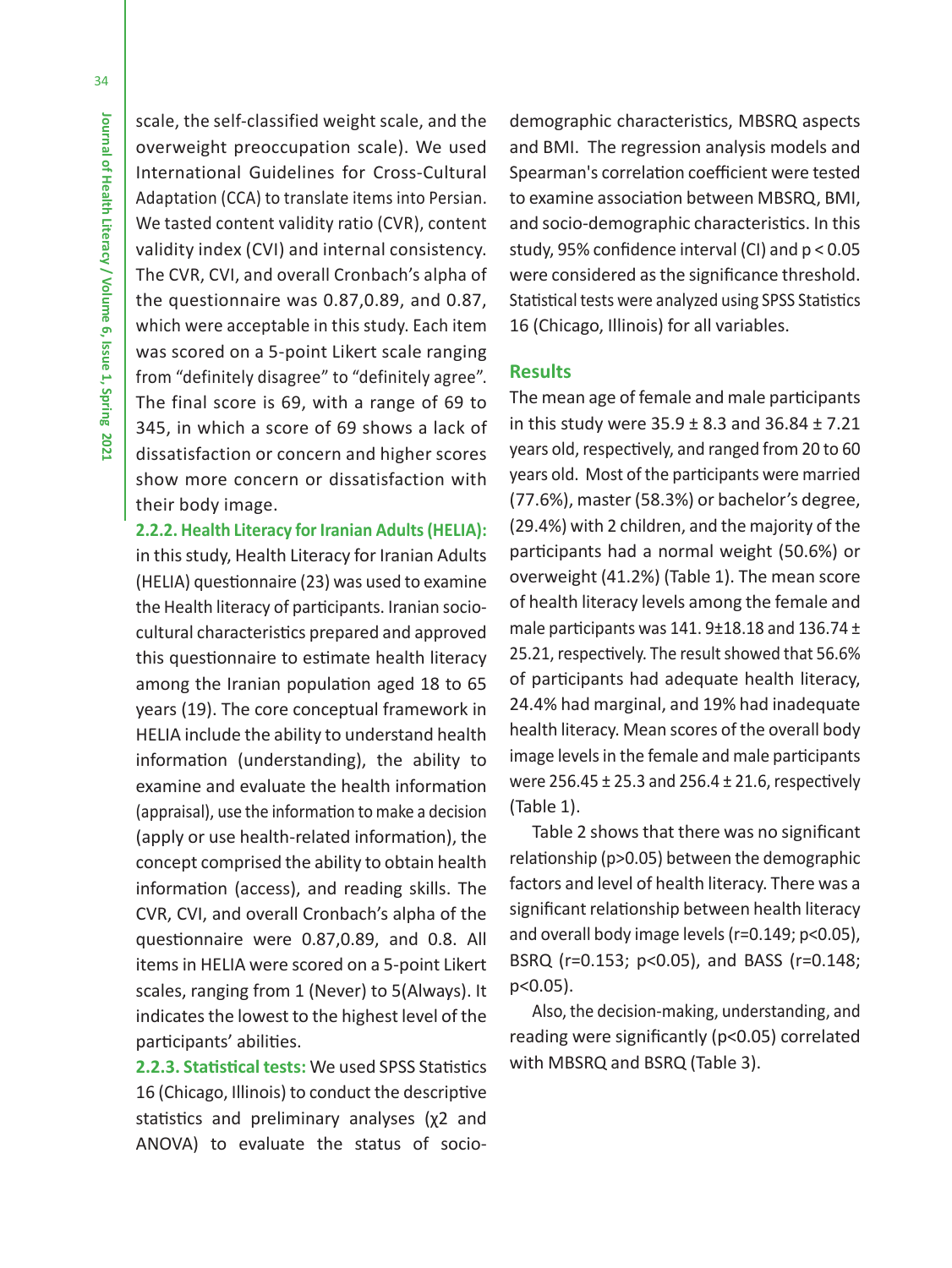| <b>Variables</b>      | <b>Women (n=115)</b>          | Men (n=55)        | p-value          |      |  |  |
|-----------------------|-------------------------------|-------------------|------------------|------|--|--|
|                       | Age, (years), M ± SD          | $35.9 \pm 8.3$    | $36.84 \pm 7.21$ | 0.1  |  |  |
|                       | Diploma                       | 19.5              | 38.2             |      |  |  |
| Education, %          | Higher Diploma                | 7.8               | 7.3              |      |  |  |
|                       | <b>Bachelor or Master</b>     | 40                | 32.7             | 0.09 |  |  |
|                       | PhD                           | 20.9              | 10.9             |      |  |  |
|                       | Physicians                    | 12.2              | 10.9             |      |  |  |
|                       | Single                        | 25.2              | 16.4             |      |  |  |
| Marriage statues, %   | Married                       | 74.8              | 83.6             | 0.19 |  |  |
|                       | $\boldsymbol{0}$              | 17.2              | 17.4             |      |  |  |
|                       | $\mathbf{1}$                  | 28.7              | 28.3             |      |  |  |
| Number of children, % | 2                             | 40.2              | 32.6             | 0.47 |  |  |
|                       | 3                             | 12.6              | 15.2             |      |  |  |
|                       | More then 3                   | 11                | 6.5              |      |  |  |
|                       | Underweight                   | $\overline{2}$    | $\mathbf 0$      | 0.14 |  |  |
| <b>BMI, %</b>         | Normal                        | 55.9              | 43.6             |      |  |  |
|                       | Overweight                    | 39.6              | 43.6             |      |  |  |
|                       | Obese                         | 4.5               | 12.7             |      |  |  |
|                       | General score                 | 141.91±18.18      | 136.74±21.25     |      |  |  |
|                       | Decision-making               | $50.41 \pm 7.14$  | 48.18±7.43       |      |  |  |
|                       | Appraisal                     | 16.73±2.97        | 15.96±3.25       | 0.1  |  |  |
| Health literacy %     | Understanding                 | $31.8 \pm 3.6$    | 31.61±4.27       |      |  |  |
|                       | Reading                       | $17.21 \pm 3.11$  | 16.01±4.93       |      |  |  |
|                       | Access to information         | 25.74±4.27        | 24.96±4.93       |      |  |  |
| MBSRQ, M± SD          | General score                 | $256.45 \pm 25.3$ | $256.4 \pm 21.6$ | 0.88 |  |  |
| BSRQ, M ± SD          | Appearance evaluation (AE)    | $28.25 \pm 4.1$   | $27.6 \pm 3.63$  |      |  |  |
|                       | Appearance orientation (AO)   | $52.29 \pm 4.66$  | $51.74 \pm 4.3$  |      |  |  |
|                       | Fitness evaluation (FE)       | $11.6 \pm 2.25$   | $11.95 \pm 2.03$ |      |  |  |
|                       | Fitness orientation (FO)      | $47.37 \pm 7.3$   | $49.23 \pm 6.75$ | 0.81 |  |  |
|                       | Health evaluation (HE)        | $21.72 \pm 3.27$  | $21.2 \pm 2.88$  |      |  |  |
|                       | Health orientation (HO)       | $32.77 \pm 5.58$  | $31.49 \pm 3.98$ |      |  |  |
|                       | Illness orientation (IO)      | $21.06 \pm 3.69$  | $20.05 \pm 3.12$ |      |  |  |
| BASS, M ± SD          | Body area satisfaction (BASS) | $35.93 \pm 5.81$  | $37.05 \pm 5.27$ | 0.22 |  |  |
| Attitude M ± SD       | Self-classified weight (SW)   | $6.83 \pm 1.38$   | $6.6 \pm 1.6$    | 0.71 |  |  |
|                       | Overweight preoccupation (WP) | $10.6 \pm 1.9$    | $10.6 \pm 2$     |      |  |  |

### **Table 1: participant's characteristics**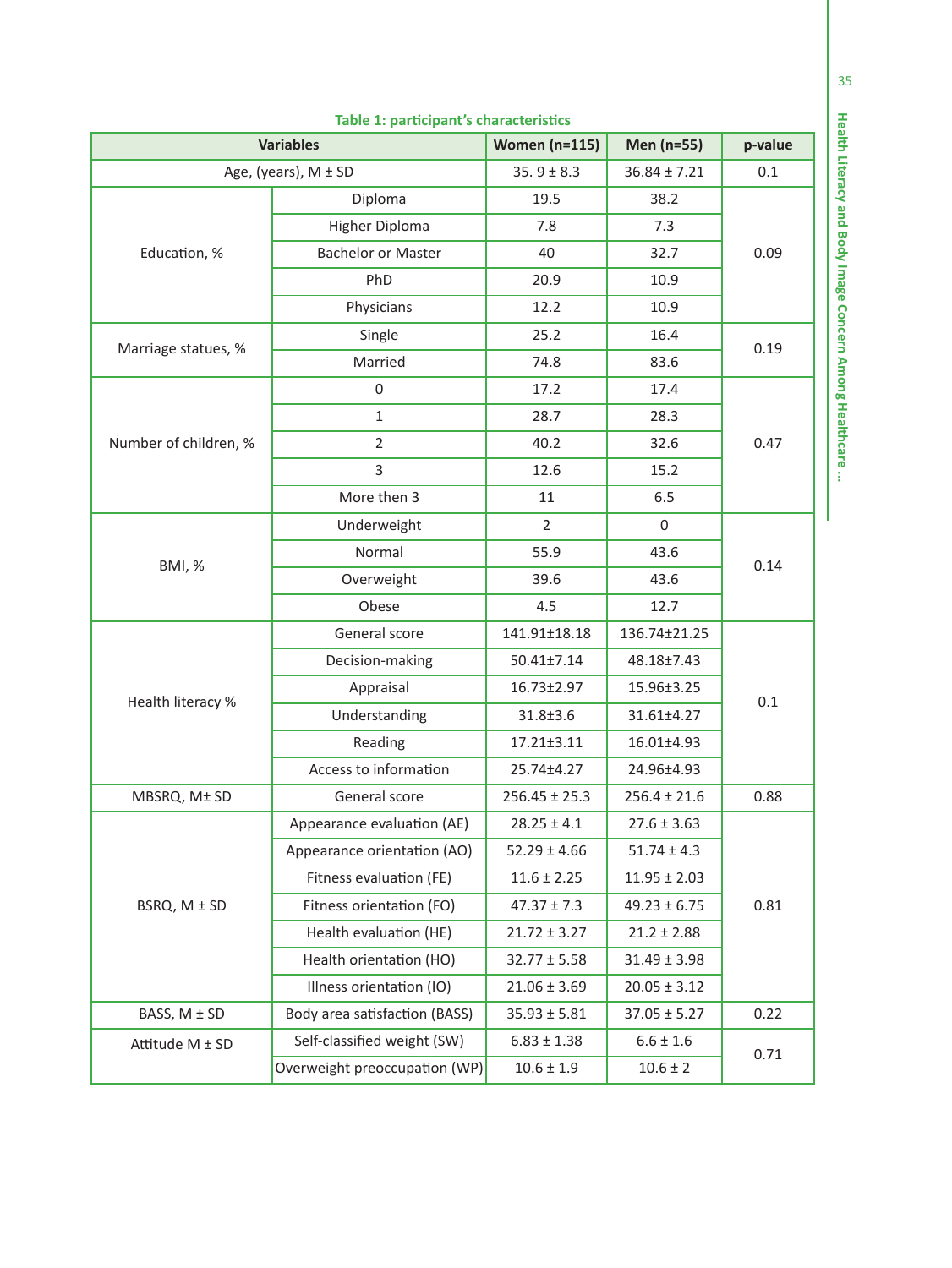| subjects                 |                   |                                 |                  |                  |                  |                  |                                 |  |
|--------------------------|-------------------|---------------------------------|------------------|------------------|------------------|------------------|---------------------------------|--|
| Demographic<br>variables |                   | <b>Access to</b><br>information | <b>Reading</b>   | Understanding    | Appraisal        | Decision-making  | Total<br><b>Health literacy</b> |  |
| Age                      | $20 - 29$         | $25.18 \pm 4.29$                | 16.90±3.55       | 31.53±3.74       | $16.37 \pm 3.01$ | 48.86±7.56       | 138.86±19.2                     |  |
|                          | 30-39             | $25.82 \pm 4.5$                 | 17.05±3.52       | 32.40± .3.34     | $16.83 \pm 2.95$ | 49.83±8.01       | 141.95±19.56                    |  |
|                          | 40-49             | 25.30±.4.91                     | $16.5 \pm 40.4$  | 31.30 ±4.45      | $16.3 \pm .3.45$ | 50.46±6.69       | 139.86±.20.482                  |  |
|                          | $50 - 60$         | 25.60±3.56                      | $16.60 \pm 2.67$ | 31.40±3.5        | $15.50 \pm 2.12$ | 48.5±7.53        | 136.6±13.4                      |  |
| p-value                  |                   | 0.88                            | 0.87             | 0.25             | 0.59             | 0.72             | 0.77                            |  |
|                          | Male              | 24.96±4.93                      | 16.01±4.93       | 31.61±4.27       | 15.96±3.25       | 48.18±7.43       | 136.74±21.25                    |  |
| Gender                   | Female            | 25.74±4.27                      | $17.21 \pm 3.11$ | $31.8 \pm 3.6$   | $16.73 \pm 2.97$ | $50.41 \pm 7.41$ | 141.91±18.18                    |  |
|                          | P-value           | 0.289                           | 0.51             | 0.773            | 0.129            | 0.068            | 0.103                           |  |
|                          | Single            | 24.92±4.89                      | 16.57± .3.81     | 31.28±4.09       | $16.15 \pm 4.89$ | 47.78±8.38       | 136.73±20.83                    |  |
| Marriage                 | Married           | 25.65±4.38                      | 16.90±.3.74      | 31.87±3.74       | 25.65±4.38       | $50.24 \pm 7.12$ | 141.25±18.82                    |  |
|                          | P-value           |                                 | 0.64             | 0.41             | 0.46             | 0.07             | 0.2                             |  |
|                          | Underweight       | $27+2.82$                       | 20.00± .0.00     | 32.00± .0.00     | $16 + 1.41$      | 44.5±3.53        | 139.5±7.77                      |  |
|                          | Overweight        | 25.29±4.58                      | 16.23±4.18       | $31.73 \pm 3.86$ | $16.41 \pm 3.08$ | 49.55±.7.8       | 139.23± 20.07                   |  |
| <b>BMI</b>               | Normal            | 25.62±4.62                      | $17.21 \pm 3.45$ | 31.67±3.95       | 16.48±3.22       | 49.52±7.44       | 140.52±19.49                    |  |
|                          | Obese             | 25.91±3.55                      | 18.33±2.05       | 32.16±3.15       | $17+2.55$        | 52.50±4.81       | 145.91±13.67                    |  |
| P-value                  |                   | 0.905                           | 0.098            | 0.981            | 0.936            | 0.439            | 0.735                           |  |
|                          | Diploma           | 24.88±5.06                      | 16.65± 4.16      | 31.41±3.94       | 15.93±3.21       | 48.39±7.95       | 137.27±21.12                    |  |
|                          | Higher<br>Diploma | 25.33±4.55                      | 17.58±2.74       | 32.5±3.68        | $16.83 \pm 2.94$ | 50.25±7.44       | 142.5±18.54                     |  |
| Education                | Bachelor          | 25.64±4.46                      | 16.56±3.97       | 31.68±3.99       | $16.67 \pm 3.14$ | 49.93±7.84       | 140.5±19.88                     |  |
|                          | Master            | 25.45±3.95                      | $17.81 \pm 2.18$ | 31.63±3.88       | $16.81 \pm 3.15$ | 51.27±4.67       | 143±15.29                       |  |
|                          | PhD               | 26.43±3.059                     | 17.50±2.73       | 32.43±2.65       | $16.43 \pm 2.47$ | $50.37 \pm 5.63$ | 143.18±17.45                    |  |
| P-value                  |                   | 0.81                            | 0.68             | 0.85             | 0.74             | 0.72             | 0.77                            |  |
| Number<br>of child       | $\mathbf 0$       | 25.91±3.51                      | $17.73 \pm 2.97$ | 32.78±3.14       | 17.39±2.22       | 51.65±5.85       | 145.47±13.24                    |  |
|                          | $\mathbf{1}$      | 26.02±3.87                      | 17.47±3.21       | 32.18±3.02       | $16.52 \pm 2.94$ | 50.34±6.17       | 142.55±15.08                    |  |
|                          | $\overline{2}$    | 25.28±5.33                      | 16±4.91          | 31.22±4.44       | 16.36±3.45       | 49.78±8.31       | 138.64±23.56                    |  |
|                          | 3                 | 25.27±4.61                      | $17.23 \pm 3.17$ | 31.5±4.06        | $16+2.97$        | 50.83±5.94       | 140.83±17.25                    |  |
|                          | 4                 | $24.5 + 3$                      | $16.25 \pm 3.3$  | 31.75±3.3        | 15.75±2.06       | 45.75±11.37      | 134±20.37                       |  |
| P-value                  |                   | 0.905                           | 0.265            | 0.524            | 0.589            | 0.592            | 0.582                           |  |

# **Table 2: Testing relationship between the five dimensions of health literacy and demographic variables in the**

**Table 3: Testing correlation between the health literacy skills and body image scores**

| <b>Variables</b>       | <b>Health</b><br>literacy | Decision-<br>making | <b>Appraisal</b> | Understanding Reading |           | <b>Access to</b><br>information | <b>MBSRQ</b> | <b>BSRQ</b> | <b>BASS</b> |
|------------------------|---------------------------|---------------------|------------------|-----------------------|-----------|---------------------------------|--------------|-------------|-------------|
| <b>Health literacy</b> | 1.000                     |                     |                  |                       |           |                                 |              |             |             |
| Decision-making        | $.844**$                  | 1.000               |                  |                       |           |                                 |              |             |             |
| Appraisal              | $.859**$                  | $.641***$           | 1.000            |                       |           |                                 |              |             |             |
| Understanding          | $.827**$                  | $.555***$           | $.700**$         | 1.000                 |           |                                 |              |             |             |
| Reading                | $.833***$                 | $.540**$            | $.676***$        | $.782**$              | 1.000     |                                 |              |             |             |
| Access information     | $.857**$                  | $.577**$            | $.781**$         | $.700**$              | $.754***$ | 1.000                           |              |             |             |
| <b>MBSRQ</b>           | $.149*$                   | $.227*$             | .022             | $.160*$               | $.138*$   | $-.004$                         | 1.000        |             |             |
| <b>BSRQ</b>            | $.153*$                   | $.152*$             | .017             | $.158*$               | $.151*$   | .000                            | $.970**$     | 1.000       |             |
| <b>BASS</b>            | $.148*$                   | $-.001$             | .057             | .035                  | .106      | .019                            | $.573**$     | $.424***$   | 1.000       |
| ** p-VALUE <0.001      | *P-value $< 0.05$         |                     |                  |                       |           |                                 |              |             |             |

**Journal of Health Literacy / Volume 6, Issue 1, Spring 2021**

Journal of Health Literacy / Volume 6, Issue 1, Spring 2021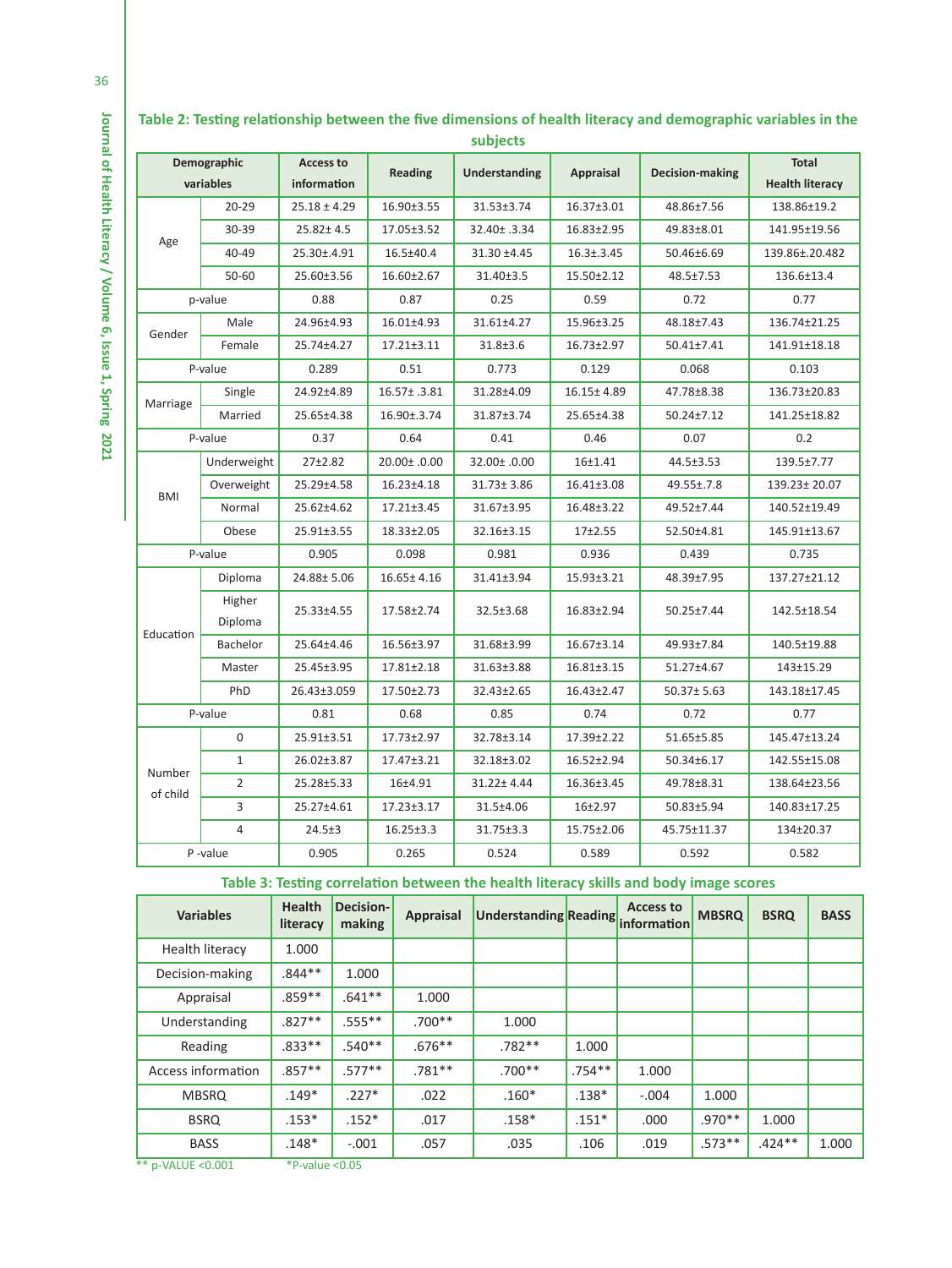÷

Linear regression analysis revealed that overall body image levels, BSRQ, and BASS were significantly associated with menopausal symptoms (Table 4).

| <b>Parameters</b> |         | <b>Unstandardized Coefficients</b> | <b>Standardized Coefficients</b> |           |           |  |
|-------------------|---------|------------------------------------|----------------------------------|-----------|-----------|--|
|                   | B       | <b>Std. Error</b>                  | <b>Beta</b>                      |           | *p-value. |  |
| (Constant)        | 130.597 | 38.340                             |                                  | 7.121     | .000      |  |
| <b>MBSRQ</b>      | 1.080   | 0.244                              | 0.113                            | 4.420     | .000      |  |
| <b>BSRQ</b>       | 2.345   | 0.111                              | 0.219                            | $-32.965$ | .000      |  |
| <b>BASS</b>       | 0.052   | 0.014                              | 0.084                            | $-3.711$  | .001      |  |

**Table 4: Regression Analyses Examining the Relationship between health literacy and body image scores**

a. Dependent Variable: Health literacy: \* Significant association at α = 0.05, R-square: 0.36

### **Discussion**

This is the first study reporting the present study examined the relationship between health literacy toward body image concern and respondents' demographic factors in healthcare employees in Binaloud, Iran.

The mean score of health literacy levels among the female and male participants was 141. 9±18.18 and 136.74 ± 25.21, respectively, and 56.6% of participants had adequate health literacy. The result showed that the mean scores of health literacy were rather high in comparison with previous studies conducted on general populations in Iran. This may be due to our participants who work in healthcare centers; therefore, they have a higher level of awareness, health skills, and ability than other populations. The good health literacy for the studied employees in healthcare centers may be attributed to the health-related information that they have been usually provided during the procedures, hospital stay, tests, consultations, and following-up the type of disease (13, 21). Likewise, Sahar Khoshravesh et al reported that the average health literacy of healthcare employees in Hamedan was borderline. In addition, in recent research performed in Isfahan to estimate health literacy among healthcare providers, the average score of health literacy was moderate (6). A recent study carried out in the United States reported that only 12% of American adults had high or adequate health literacy levels and the prevalence of inadequate health literacy be 53% in American adults (24).

Our finding reflected a significant and positive relationship between health literacy and overall body image score. To our knowledge, the association between body image and health literacy among the adult population has not been examined yet. However, a recent study has reported that adolescents with high health literacy are without risk for obesity and eating disorders, and they showed a positive body image and body satisfaction (8, 25, 26). It is seeming that poor health literacy has a mediation role in the association between body image in terms of being perceived as overweight or obese and symptoms of eating disorders. Therefore, this result extends the scope of association between health literacy and body image concern among the adult population. (24, 27). Furthermore, scores of decision-making, understanding, and reading have been shown to be associated with the results of body image, BASS, and BASR in healthcare employees. This positive association between overall body image and health literacy is important for health promotion and education programs support the implementation of universal health literacy as best practices to improved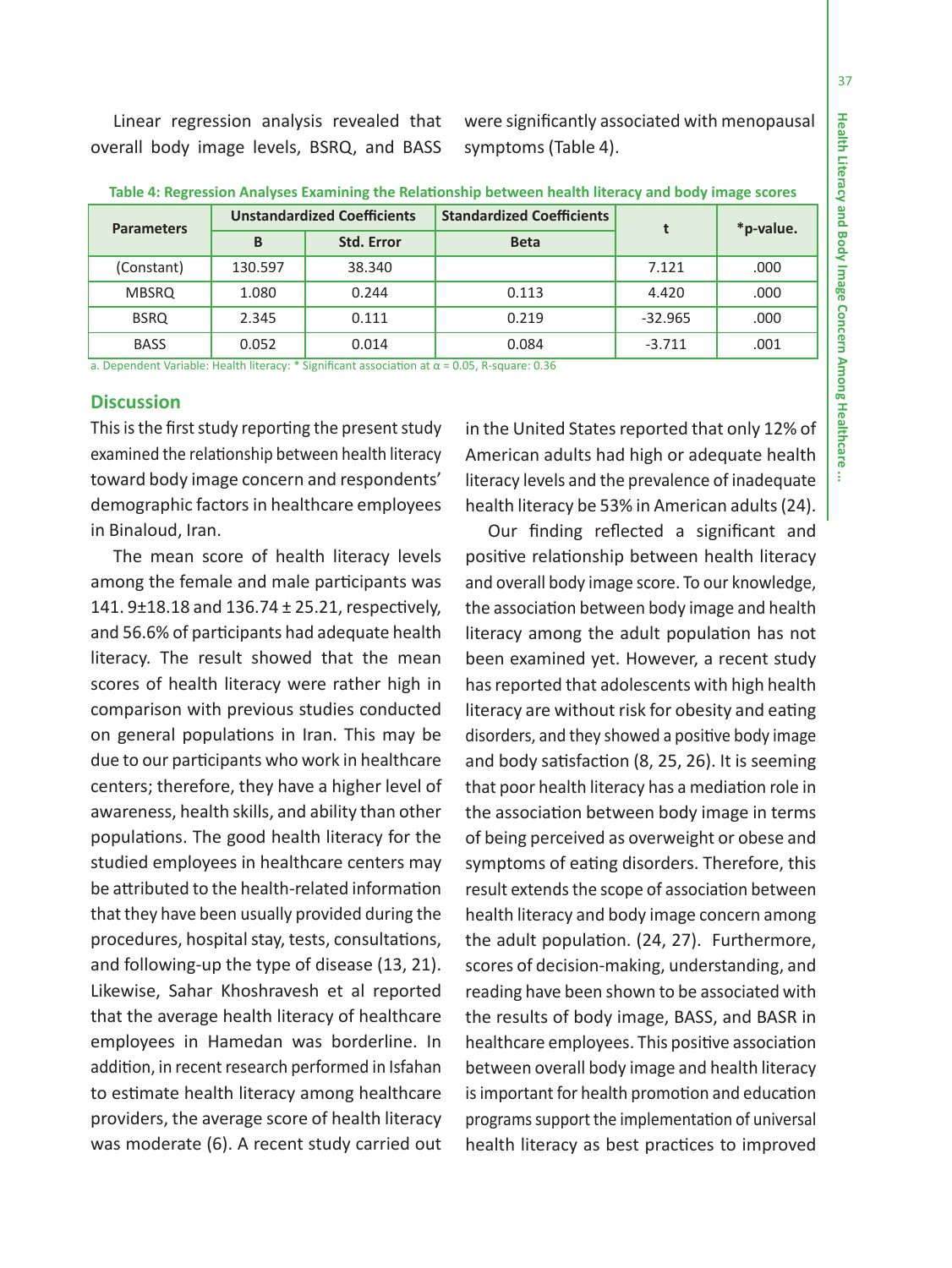body image concern and satisfaction. A higher level of health literacy skills and ability could enable participants to better understand and manage their weight control and appearance, which in turn positively affect their overall body image (10, 21, 27). In a study conducted by Rasa Jankauskiene et al., the body image and physical activity of 732 young adults had been assessed; most of the participants experienced disturbed body image (28). Another study was conducted by Alysse Bailey et al., with the purpose to explore how body image is represented for older or middle-age women. They reported that intervention programs that fosters a social support network to improve positive body image and the health literacy in older women populations are needed (29, 30). As we mentioned above, health literacy concept could be considered as one of the effective approaches for an intervention programs to decrease negative body image and eating concerns. Thus, further research is needed to use this theory in the relatively narrow national and cultural scope.

Some limitations need to be considered in this work. This study was a cross-sectional design, therefore, we cannot able to assess the temporal criteria and a conclusive statement of the causeand-effect association. Therefore, these results need to be examined in longitudinal surveys. the use of a self-reported questionnaire may lead to overestimate or underestimate health literacy or body image score that may increase the bias of health literacy and body image disturbance. Further, our finding could not be generalizable to the people live another place, the elderly, and adolescence. Thus, we suggested further studies on the evaluation of health literacy and body image constructs among more diverse populations.

The findings of this research could help health educators and professionals to design a suitable health education program and intervention to improve body image concern and health literacy. Clarifying the health literacy status and understanding the relationship between body image concern and health literacy in the adult population can contribute to design a proper support system to improve health outcomes and body image concern in each community.

# **Conclusion**

Given the main results from this study, the level of health literacy was adequate and high among the most healthcare employees, and the body image score may be differed by the health literacy skills. This research addresses the new concept explaining the role of the theoretical framework of health literacy as key components to improve body image concern and body satisfaction in the adult population. Adults who have a lower probability of having symptoms for body image concern were found have a lower health literacy. We suggested a home/work place intervention program to improve employees' body image concerns.

**Acknowledgements:** We would like to thank all the vice president of research in Mashhad University of Medical Sciences.

**Funding:** This study was supported by grants from the Mashhad University of Medical Science, Iran. **Conflict of interest:** All authors declared that they have no conflicts of interest in this work.

Ethics approval and consent to participate: This study was conducted after the approval and permission of Mashhad University of Medical Sciences Research Committee IR.MUMS.REC.1398.265 and was conducted with consideration of Helsinki Declaration in all phases of the study. Confidential data treatment was guaranteed. Written informed consent was obtained from the participants. Availability of data and materials Data from this study will not be openly available until planned publication outputs have been completed.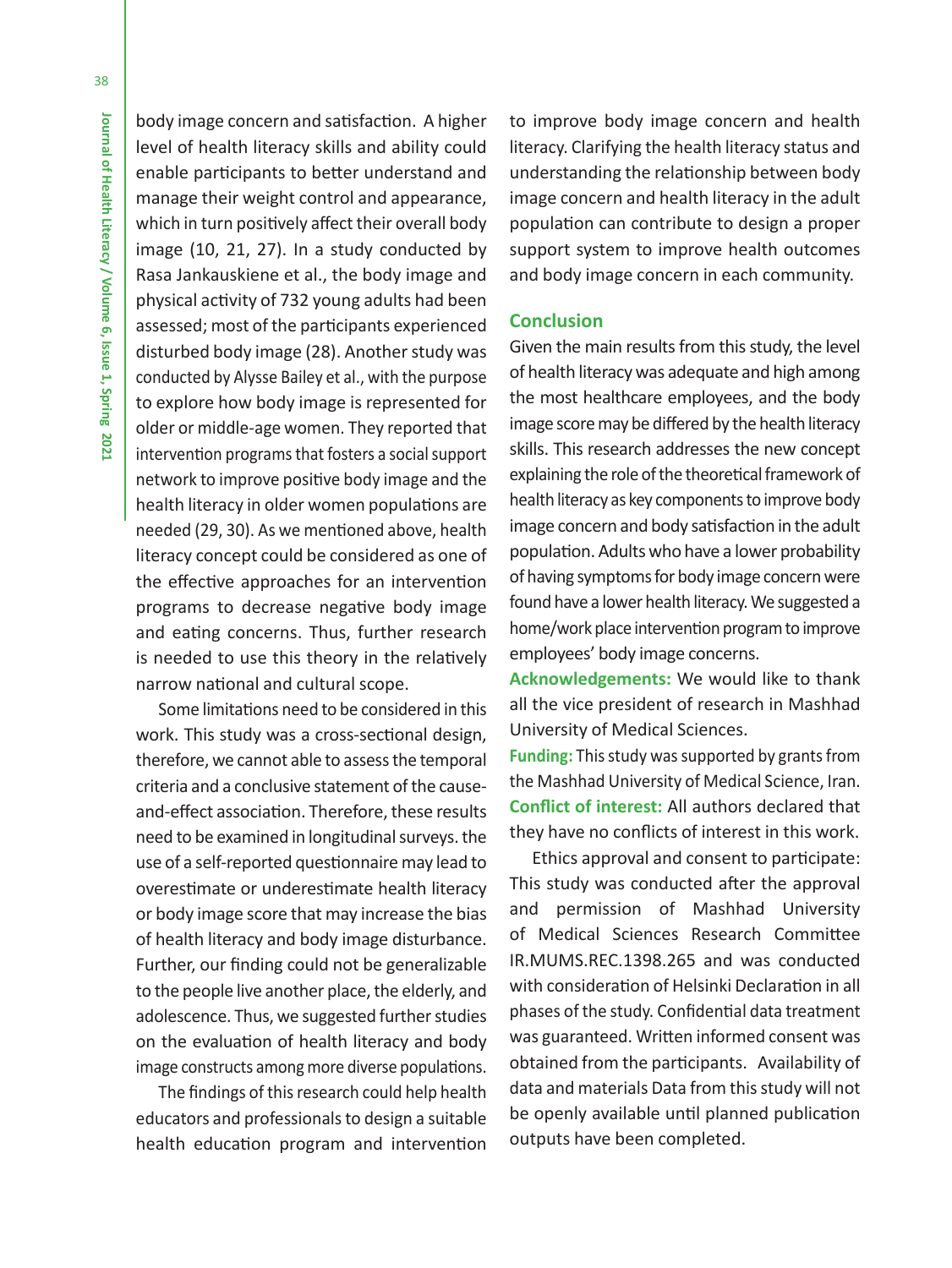÷

# **Reference**

- 1.Alipour B, Farhangi MA, Dehghan P, Alipour M. Body image perception and its association with body mass index and nutrient intakes among female college students aged 18-35 years from Tabriz, Iran. Eating and Weight Disorders-Studies on Anorexia, Bulimia and Obesity. 2015;20(4):465-71. https://doi.org/10.1007/s40519-015-0184-1
- 2. Nutbeam D. Health literacy as a public health goal: a challenge for contemporary health education and communication strategies into the 21st century. Health promotion international. 2000;15(3):259-67. https://doi.org/10.1093/heapro/15.3.259
- 3. Bray I, Slater A, Lewis-Smith H, Bird E, Sabey A. Promoting positive body image and tackling overweight/obesity in children and adolescents: A combined health psychology and public health approach. Preventive medicine. 2018;116:219-21. https://doi.org/10.1016/j.ypmed.2018.08.011
- 4. Khaleghi M, Amin Shokravi F, Peyman N. The Relationship Between Health Literacy and Health-Related Quality of Life in Students. Iranian Journal of Health Education and Health Promotion. 2019;7(1):66-73. https://doi.org/10.30699/ijhehp.7.1.66
- 5. Sany SBT, Behzhad F, Ferns G, Peyman N. Communication skills training for physicians improves health literacy and medical outcomes among patients with hypertension: a randomized controlled trial. BMC health services research. 2020;20(1):60. https://doi.org/10.1186/s12913-020-4901-8
- 6. Khorasani EC, Sany SBT, Orooji A, Ferns G, Peyman N. Health literacy in Iranian women: a systematic review and meta-analysis. Iranian Journal of Public Health. 2020;49(5):860.
- 7. ÖZPINAR S, ÇELİK ODABAŞI N, AKYOL M. Associations between health literacy and preventive Skin Cancer Prevention Strategies among University Students. Journal of Health Literacy. 2020;5(3):12-25. https://doi.org/10.22038/jhl.2020.53482.1136
- 8. Boberová Z, Husárová D. What Role Does Body Image in Relationship between Level of Health Literacy and Symptoms of Eating Disorders in Adolescents? International Journal of Environmental Research and Public Health. 2021;18(7):3482. https://doi.org/10.3390/ijerph18073482
- 9. Tavakoly Sany SB, Doosti H, Mahdizadeh M, Orooji A, Peyman N. The Health Literacy Status and Its Role in Interventions in Iran: A Systematic and Meta-Analysis. International Journal of Environmental Research and Public Health. 2021;18(8):4260. https://doi.org/10.3390/ijerph18084260
- 10. O'Dea J, Maloney D. Preventing eating and body image problems in children and adolescents using the health promoting schools framework. Journal of School Health. 2000;70(1):18-21. https://doi.org/10.1111/j.1746-1561.2000.tb06441.x
- 11. Charoghchian Khorasani E, Tavakoly Sany SB, Tehrani H, Doosti H, Peyman N. Review of Organizational Health Literacy Practice at Health Care Centers: Outcomes, Barriers and Facilitators. International journal of environmental research and public health. 2020;17(20):7544.

https://doi.org/10.3390/ijerph17207544

- 12. Peyman N, Tavakoly Sany SB, Nasehnezhad M, Doosti H, Chesneau C, Ferns G. Associating of mother's health literacy with sunlight protective behaviors of teenage children: application of social cognitive theory. International Journal of Health Promotion and Education. 2019;57(5):274-85. https://doi.org/10.1080/14635240.2019.1623706
- 13. Jafari M, Lamiyan M, Hajizadeh E. Relationship between Health Literacy and Special Quality of Life and Body Image in Women Undergone Mastectomy in Reproductive Age. Health Education and Health Promotion. 2018;6(3):109-15. https://doi.org/10.29252/HEHP.6.3.109
- 14. Croll J. Body image and adolescents. Chest (in). 2005;40(35):50.
- 15. Botta RA. For your health? The relationship between magazine reading and adolescents' body image and eating disturbances. Sex roles. 2003;48(9):389-99. https://doi.org/10.1023/A:1023570326812
- 16. Khodabandeloo Y, Fat'h-Abadi J, Motamed-Yeganeh N, Yadollahi S. Factor structure and psychometric properties of the multidimensional body-self relations questionnaire (MBSRQ) in female Iranian University students. Practice in Clinical Psychology. 2019;7(3):187-96. https://doi.org/10.32598/jpcp.7.3.187
- 17. Fathi F, Rezaei Sofi M. The relationship between health literacy and physical activity level of elderly women in the city of Urmia. Journal of Health Literacy. 2017;2(1):12-21. https://doi.org/10.22038/jhl.2017.10947
- 18. Tajfard M, Tavakoly Sany SB, Avan A, Latiff LA, Rahimi HR, Moohebati M, et al. Relationship between serum high sensitivity C-reactive protein with angiographic severity of coronary artery disease and traditional cardiovascular risk factors. Journal of cellular physiology. 2019;234(7):10289-99. https://doi.org/10.1002/jcp.27945
- 19. Abedian Kasgari K, Peyman N, Momeni Badeleh S, Gholian Avval M, Momeni Badeleh K, Vahedian Shahroodi M, et al. Health Literacy Measurement in Childhood: A Systematic Review. Journal of Pediatrics Review. 2020;8(3):163-74. https://doi.org/10.32598/jpr.8.3.850.1
- 20. Khazaei M, Tehrani H, Vahedian-Shahroodi M, Esmaily H, Taghipour A. women's health literacy and some related factors in Mashhad. Journal of Health Literacy. 2021;5(4):9-16. https://doi.org/10.22038/jhl.2020.52942.1134
- 21. Zuair AA, Sopory P. Effects of Media Health Literacy School-Based Interventions on Adolescents' Body Image Concerns, Eating Concerns, and Thin-Internalization Attitudes: A Systematic Review and Meta-Analysis. Health Communication. 2020:1-9. https://doi.org/10.1080/10410236.2020.1813954
- 22. Tavakoly Sany SB, Peyman N, Zadehahmad Z, Ferns G, Doosti H. Effect of educational interventions on health literacy in patients with heart failure. International Journal of Health Promotion and Education. 2019;57(1):23-36. https://doi.org/10.1080/14635240.2018.1545597
- 23. Montazeri A, Tavousi M, Rakhshani F, Azin SA, Jahangiri K,